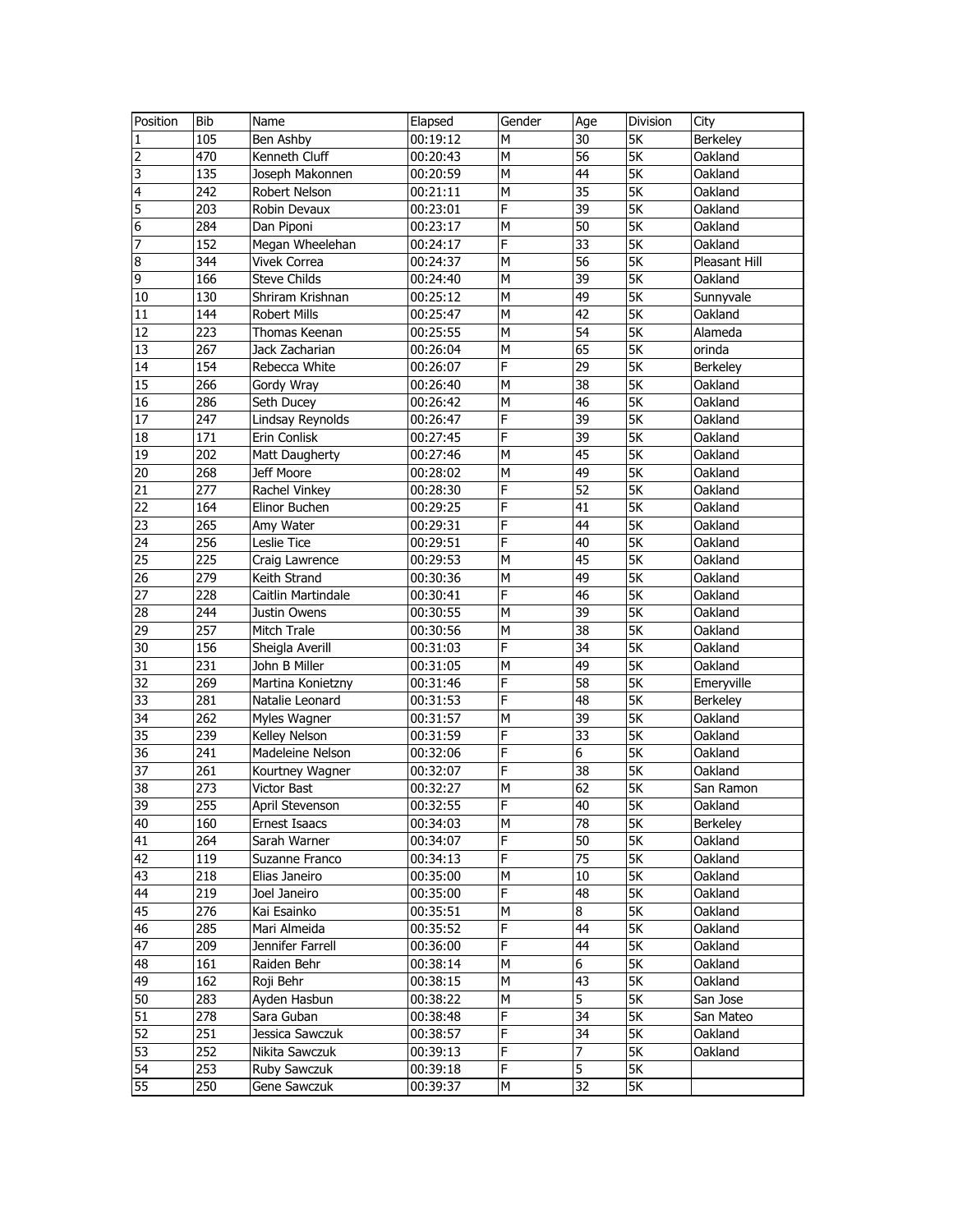| 56                       | 232              | Luke Miller               | 00:40:39            | ${\sf M}$   | $\overline{10}$ | 5K                       |                 |
|--------------------------|------------------|---------------------------|---------------------|-------------|-----------------|--------------------------|-----------------|
| 57                       | 167              | <b>Tracy Chocholousek</b> | 00:40:49            | F           | 41              | $\overline{\mathsf{SK}}$ | Oakland         |
| 58                       | 233              | Sammy Miller              | 00:40:52            | M           | 7               | $\overline{\mathsf{SK}}$ | Oakland         |
| 59                       | 230              | Evan Miller               | 00:40:54            | M           | 40              | 5K                       | Oakland         |
| 60                       | 243              | Hannah OReilly            | 00:41:33            | F           | 41              | 5K                       | Oakland         |
| 61                       | 229              | Yasmin Medora             | 00:46:31            | F           | 46              | 5K                       | Oakland         |
| 62                       | 206              | Sean English              | 00:47:09            | М           | 11              | 5K                       | Oakland         |
| 63                       | 205              | Mike English              | 00:47:10            | M           | $\overline{39}$ | <b>5K</b>                | Oakland         |
| 64                       | 217              | Sandra Hou                | 00:48:10            | F           | 68              | <b>5K</b>                | Oakland         |
| 65                       | 249              | Elsa Rieben               | 00:49:01            | F           | $\overline{9}$  | 5K                       | Oakland         |
| 66                       | $\overline{221}$ | Greg Kaleva               | 00:49:29            | M           | $\overline{50}$ | $\overline{\mathsf{5K}}$ | Oakland         |
| 67                       | 222              | Sauli Kaleva              | 00:49:30            | M           | $\bf{8}$        | 5K                       | Oakland         |
| 68                       | 275              | Fin McGinny               | 00:49:32            | M           | $\overline{8}$  | $\overline{\mathsf{SK}}$ | Oakland         |
| 69                       | 274              | Jaydon Nguyen             | 00:49:39            | M           | $\overline{8}$  | 5K                       | Oakland         |
| 70                       | 248              | Audrey Rieben             | 00:50:32            | F           | 39              | 5K                       | Oakland         |
| 71                       | 210              | <b>Bea Fowlkes</b>        | 00:51:36            | F           | 32              | 5K                       | Oakland         |
| 72                       | 211              | <b>Emily Fowlkes</b>      | 00:51:39            | F           | 37              | <b>5K</b>                | Oakland         |
| 73                       | 282              | Lisa McGinty              | 00:52:48            | F           | 47              | 5K                       | Oakland         |
| 74                       | 207              | Kymry Esainko             | 00:52:49            | M           | 44              | $\overline{\mathsf{5K}}$ | Oakland         |
| 75                       | 220              | Tristan Janeiro           | 00:53:14            | F           | $\overline{47}$ | $\overline{\mathsf{SK}}$ | Oakland         |
| 76                       | 270              | Erik A Rodriguez          | 00:57:34            | M           | $\overline{8}$  | $\overline{\mathsf{SK}}$ | Richmond        |
| 77                       | 271              | Erika S Ruiz              | 00:57:35            | F           | 34              | 5K                       | Richmond        |
| 78                       | 272              | Jose Ruiz                 | 00:57:37            | M           | 62              | 5K                       | San Pablo       |
| 79                       | 260              | Isaiah Wagner             | 00:59:38            | M           | 4               | 5K                       | Oakland         |
| 80                       | 263              | Myles II Wagner           | 00:59:39            | M           | 6               | 5K                       | Oakland         |
| 81                       | 208              | Andi Farrell              | 01:22:28            | F           | 9               | 5K                       | Oakland         |
|                          |                  |                           |                     |             |                 |                          |                 |
| Position                 | <b>Bib</b>       | Name                      | Elapsed             | Gender      | Age             | Division                 | City            |
| 1                        | 280              | Cindy San                 | 00:38:47            | F           | 33              | 10K                      | Alameda         |
| $\overline{2}$           | 349              | Adam Littke               | 00:38:59            | M           | 43              | 10K                      | San Francisco   |
| 3                        | 363              | Thomas Fanghaenel         |                     | M           | 40              | 10K                      | Oakland         |
|                          |                  |                           |                     |             |                 |                          |                 |
|                          |                  |                           | 00:41:15            |             |                 |                          |                 |
| 4                        | 353              | <b>Rick Soper</b>         | 00:42:24            | M           | 57              | 10K                      | Oakland         |
| 5                        | 364              | Igor Pesenson             | 00:43:47            | F           | 38              | 10K                      | <b>Berkeley</b> |
| 6                        | 469              | Josep Garceso             | 00:45:06            | M           | 46              | 10K                      | Spain- Girona   |
| 7                        | 359              | Lon Rork                  | 00:45:26            | M           | 41              | 10K                      | Oakland         |
| 8                        | 312              | Jeremy Ourk               | 00:47:21            | M           | $\overline{30}$ | 10K                      | Yorba Linda     |
| 9                        | 350              | Matthew Poole             | 00:47:22            | M           | 39              | 10K                      | Oakland         |
| 10                       | 355              | <b>Edward Farrell</b>     | 00:48:31            | M           | 36              | 10K                      | Oakland         |
| 11                       | 347              | Steve Lafler              | 00:49:03            | M           | 60              | 10K                      | Santa Rosa      |
| 12                       | 352              | David Sandoval            | 00:50:17            | M           | 36              | 10K                      | Oakland         |
| 13                       | 358              | Matt Rhodes               | 00:52:17            | M           | 47              | 10K                      | Oakland         |
| 14                       | 360              | Edmundo Vitocruz          | 00:53:56            | М           | 51              | 10K                      | San Leandro     |
| 15                       | 356              | James OReilly             | 00:54:28            | M           | 44              | $10K$                    | Oakland         |
| 16                       | 308              | Guillermo M Barron        | 00:54:52            | М           | 65              | 10K                      | Oakland         |
| 17                       | 342              | Diane Bomberg             | 00:54:56            | F           | 58              | 10K                      | Oakland         |
| 18                       | 351              | Amber Ritchie             | 00:55:28            | F           | 29              | 10K                      | Alameda         |
| 19                       | 362              | Isela Gonzalez Santana    | 00:55:48            | F           | 48              | 10K                      | Oakland         |
| 20                       | 343              | Mark Campbell             | 00:59:02            | м           | 36              | 10K                      | Alameda         |
| 21                       | 348              | Annette Lee               | 01:00:11            | F           | 58              | 10K                      | Emeryville      |
| 22                       | 354              | Claire Baker              | 01:00:56            | F           | 34              | 10K                      | Mountain View   |
| 23                       | 341              | Marc Babin                | 01:08:23            | М           | 65              | 10K                      | Emeryville      |
| 24                       | 357              | Angie Park                | 01:19:31            | F           | 34              | 10K                      |                 |
| 25                       | 361              | Kengo Yoshii              | 01:19:32            | М           | 35              | $10K$                    | Berkeley        |
|                          |                  |                           |                     |             |                 |                          |                 |
| Position<br>$\mathbf{1}$ | Bib<br>480       | Name<br>Neil Gilfedder    | Elapsed<br>01:00:33 | Gender<br>М | Age<br>46       | Division<br>15K          | City<br>Alameda |